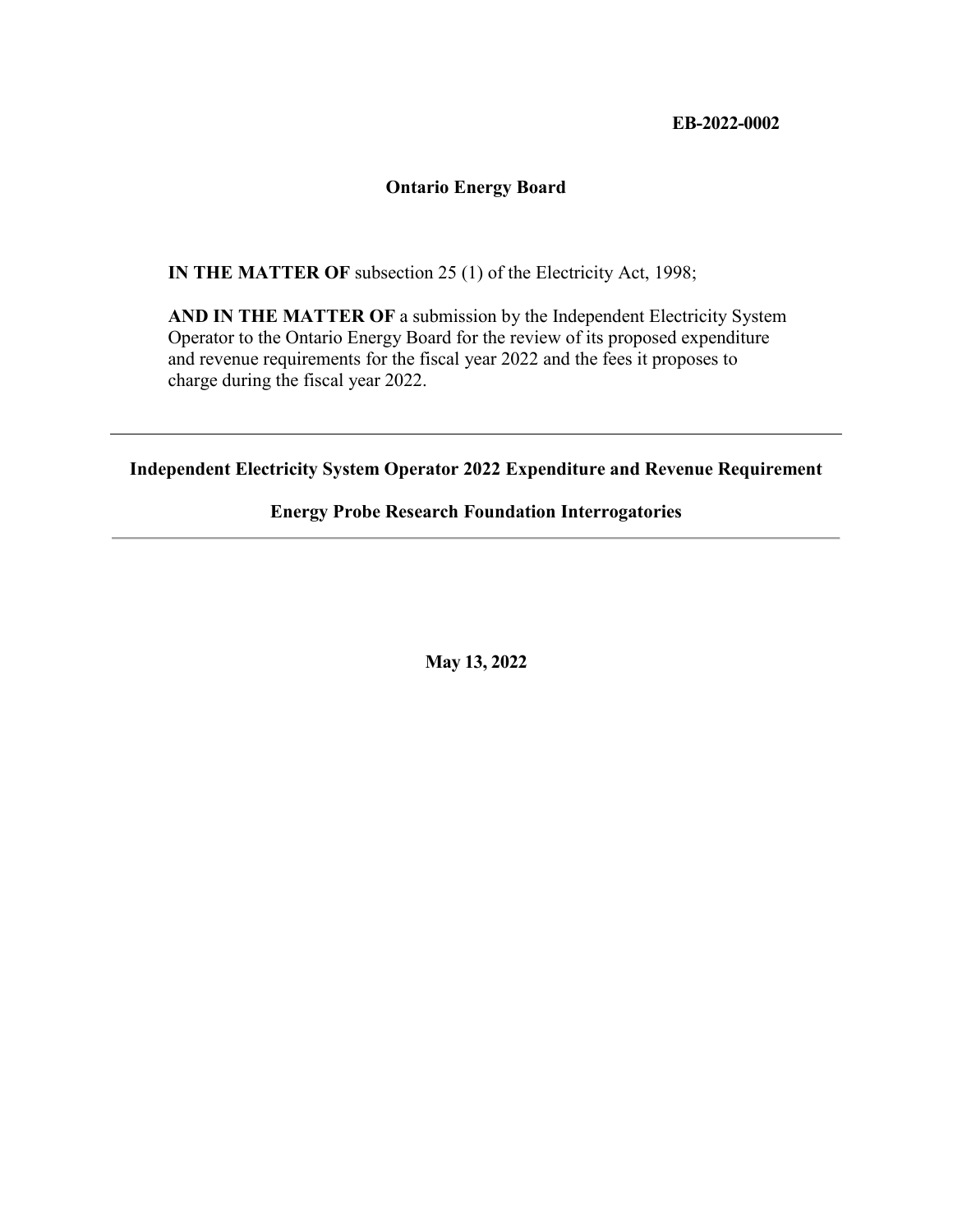#### **EB-2022-0002 Independent Electricity System Operator 2022 Expenditure and Revenue Requirement**

# **ISSUE 1: Revenue Requirement, Operating Costs and Capital Spending**

### **1.1 Is the IESO's Fiscal Year 2022 revenue requirement of \$201.5 million appropriate?**

### **Energy Probe IR #1**

### **Ref.: Exhibit A Tab 1 Schedule 3 Page 1 ; Exhibit C Tab1 Schedule 1**

**Preamble:** The current IESO interim usage fees of \$1.227/MWh for domestic customers and \$1.0125/MWh for export customers were made effective January 1, 2020 by a December 17, 2019 OEB Decision on interim fees, and remain interim until final fees are approved by the OEB.

- a) Please provide a schedule that shows details of the 2021 Actual Revenue Requirement compared to Forecast Board-approved.
- b) Provide the 2021 Deficit/Surplus and indicate how this is to be disposed of.
- c) Do IESO's proposed expenditures for 2022 take into consideration the most recent inflationary pressures? If not, how will inflationary pressures affect the realization of 2022 projects?

### **Energy Probe IR #2**

### **Ref.: Exhibit A, Tab 2 Schedule 2, Attachment 1, Affordability, Reliability, Sustainability Measures 5-8**

- a) Please provide historic levels 2017-2021 for each measure.
- b) Discuss the use of the measures -internal (such as Performance/Compensation) and external (Stakeholder Engagement).
- c) What are the consequences of achieving/not meeting each of the measures? For example on Compensation/Incentives.

# **Energy Probe IR #3**

### **Ref.: Exhibit F Tab 1 Schedule 1 Table 1**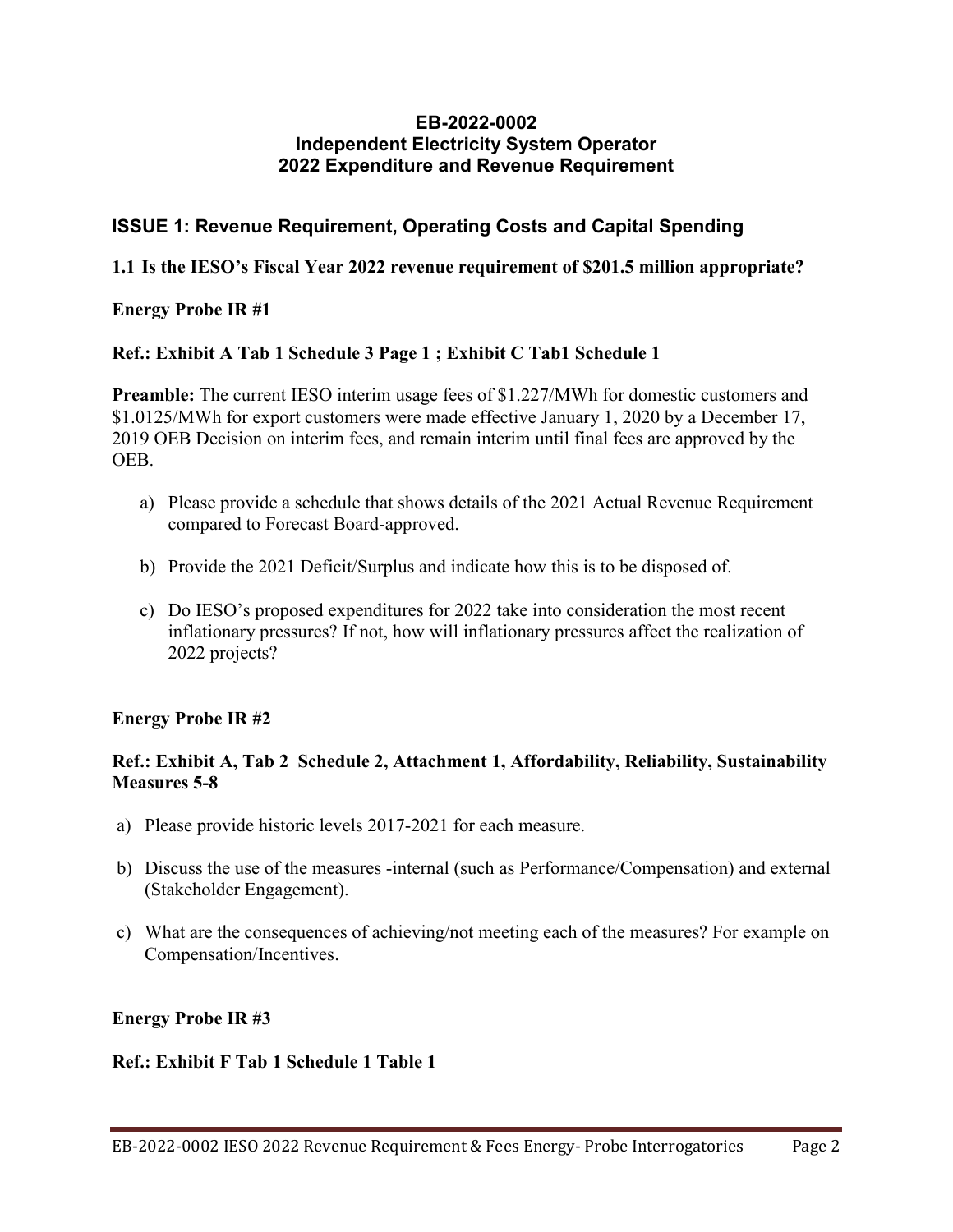**Preamble**: As of January 1, 2021, the FVDA had a balance of \$1.3 million and in 2021, the IESO's core operations were in a surplus position of \$7.4 million mainly driven by \$3.2 million from higher than expected demand volume that resulted from a heat wave over the summer months, \$2.7 million increase in net interest related to better than expected long term investments performance associated with a strong equity market, \$0.6 million of underspend on the Market Renewal Program, and \$0.7 million lower amortization expense due to delays in capital projects completion, resulting in an \$8.7 million total balance as of January 1, 2022. The IESO is confident, however, that the FVDA balance of \$8.7 million will afford it the ability to manage operational challenges that may arise in the short term to minimize the impact on market participants until such time as the \$10 million operating reserve can be restored.

a) What are the primary risk factors that may increase/decrease the FDVA balances in 2022? Please list these, such as inflation, and discus/delineate those that are/are not under IESO control.

#### **1.2 Are the IESO's 2022 projected staffing levels and compensation (including salaries, benefits, pensions and other post-employment benefits) appropriate?**

### **Energy Probe IR #4 Ref.: Exhibit D, Tab 1, Schedule 3/p. 1: Exhibit D, Tab 1, Schedule 3/p. 1, Table 1**

- a) Please provide a 2021 variance Report showing plan and actuals staffing levels.
- b) Please provide 2020, 2021 and 2022 Form 2K with forecast and actual Total Compensation

# **Energy Probe IR #5**

# **Ref: Exhibit D Tab 1 Schedule 1 Table 3 Plus Attachment(s);**

**Preamble**: The 2022 budgeted OM&A expenses of \$186.5 million, represent an increase of \$12.2 million from the 2021 actual results, mainly driven by \$7.2 million incremental expenses for initiatives critical to drive the transformation of Ontario's electricity sector, and to address various government initiatives including a pathway to decarbonization in the electricity sector; \$3.1 million in collective agreement escalations; \$2.2 million for various consulting and stakeholder engagement activities; an additional \$1.9 million in support of MRP work to enable a more competitive electricity marketplace and market rule and manual amendments; technology related expenses increasing by \$1.4 million mostly related to contract price escalations; and \$1.7 million of various other items including foreign exchange impact and overhead cost recovery.

- a) Please provide a detailed Breakdown of OM&A Expenses for "Pathways to Decarbonization". Include Internal and External (e.g. Consulting) costs and project total costs.
- b) Please provide names of consultants. nature and timing of deliverables.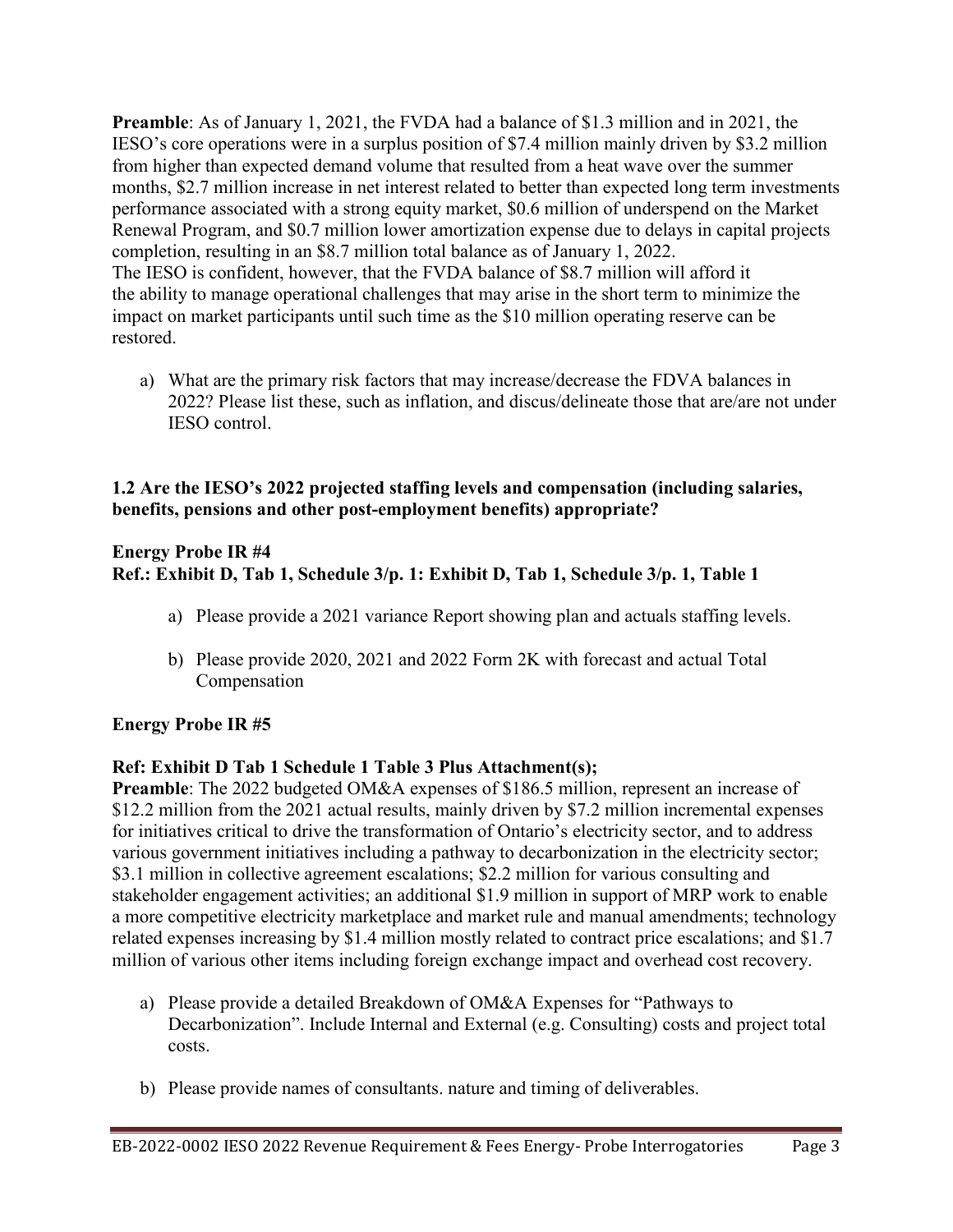- c) What was the cost of the 2021 Decarbonization study? Please provide. internal, external and total costs
- d) What are the assumptions for the 2022 \$3.1 million increase in collective agreements
- e) Please provide details of the 2020-2022 increases in consulting and stakeholder engagement activities.

# **Energy Probe IR #6**

### **Exhibit D, Tab 1, Schedule 2.Table 1 Plus Attachment(s)**

Preamble: Legal Resources and Corporate Governance have increased by \$3.9 million over 2021 Budget

- a) Please provide a detailed budget breakdown for 2021 budget and actual and 2022 budget.
- b) Provide further detail/explanation of material increases 2021-2022

# **Energy Probe IR #7**

# **Exhibit D Tab 1 Schedule 3 Table 1 and Table 2 Plus Attachment(s)**

- a) Please provide a schedule that shows the changes in FTEs from 2020 actual to 2022 and 2022 budget for non-management regular by department.
- b) Please provide details of the increases in Salaries for each group of employees 2020- 2022. Specifically provide performance pay for each group.
- c) Please provide details of increases in benefits for each group of employees 2020-2022
- d) What is the IESO pension contribution ratio for each group, relative to the goal of 1:1 (Leech Report)? Please show historic and 2021 data.

# **Energy Probe IR #8**

# **Ref.: Exhibit D, Tab1,Schedule 3 Attachment 3,**

Preamble: On an overall organization basis, the IESO's total remuneration, including the value of all cash compensation, benefit and pension plans is positioned 9%, 11% and 24% above the market 50th percentile for the energy, public and private sector peer groups respectively

a) Please provide a version of the Comparison Table showing for each group of Employees the Total Remuneration(TREM) for the three groups compared to the Energy, Public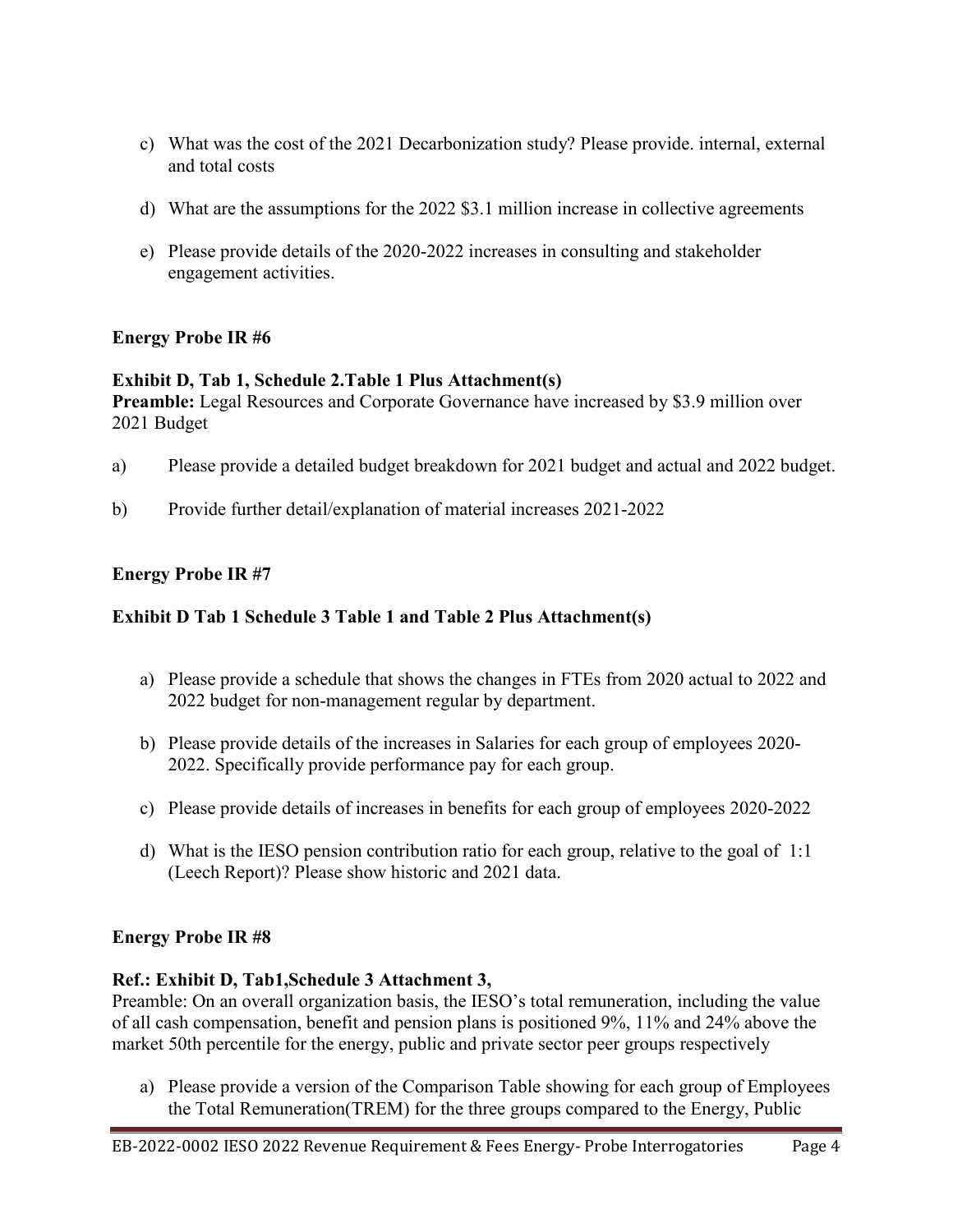Sector and Private sectors, showing the percentage median % differences by group and total.

- b) What is the Total annual incremental cost in 2021 compared to the Median for the Energy Industry.
- c) Discuss if IESO has progressed towards the median (50 percentile) total compensation indicated by the OEB?
- d) How will the IESO Compensation Guidelines in Attachment 2 address the main issue of above median base salaries since these protocols appear to only address promotion and merit increases. Specifically what hiring policies will be adopted to bring base salaries to within  $+5\%$  of Energy Industry norms?

**1.3** Is the IESO's 2022 capital expenditure envelope of \$71.2 million for capital projects for Fiscal Year 2022 appropriate?

### **Energy Probe IR #9**

### **Ref.: Exhibit E Tab 2 Schedule 1 Table 3 &Attachments 1-5**

- a) Please provide a schedule with the list of current major Capital Projects, including Approved Cost, Contingency, Current estimate, Variation, Cost to Complete and Completion Date:
	- Replacement of Settlement System (RSS)
	- Market Renewal Program Energy Stream (MRP)
	- Capacity Auction Project (CAP)
	- Dynamic Limits in Real-Time (DLRT)
	- Market Analysis and Simulation Toolset (MAST)
	- Other Capital Projects  $( $$2$  million each)$
- b) Please provide the DRLT detailed NPV analysis ( in confidence if necessary)

### **2.0 Usage Fees**

**2.1** Is the methodology used to derive the IESO's proposed 2022 Usage Fees of \$1.3329/MWh for domestic customers (including embedded generation) and \$1.0126/MWh for export customers to be paid commencing January 1, 2022 appropriate?

### **Energy Probe IR #10**

### **Ref.: Exhibit C Tab 1 Schedule 1 Plus Attachment 1 - (Excel Spreadsheet)**

Preamble: The domestic usage fee is calculated using the most recent IESO forecast of withdrawals for use in Ontario, less estimated losses, plus generation embedded in local distribution networks. The export usage fee is calculated using the most recent forecast of exports. Line losses are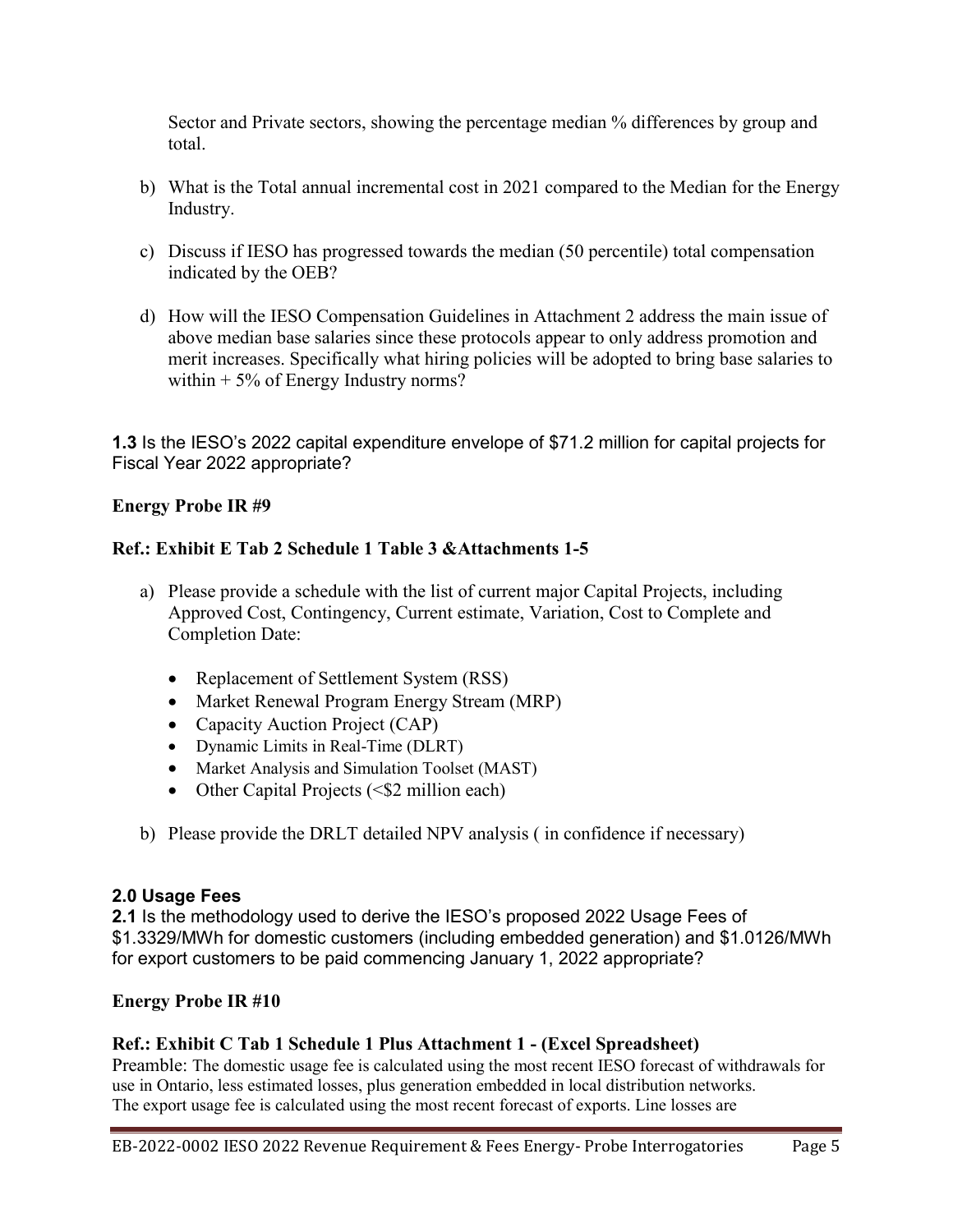split between export and domestic customers based on their proportion of the total forecast energy volumes. The domestic forecast for the line losses calculation does not include generation from embedded generation as energy from embedded generation is not transmitted through the IESO-Controlled Grid and, as such, does not yield transmission losses.

- a) Please provide the Standard deviation 2017-2021 for each of
	- Ontario Demand
	- Exports and
	- Total.
- b) Compare the 2021 forecasts [Domestic 132 TWh and Export 17.1TWh] to actuals. Discuss factors affecting deviations.
- **c)** Please provide the basis for changes to 2022 forecasts from 2021
- d) Why are Exports forecast to drop to the lowest level in recent history? What are the factors
- e) Why is IESO forecasting a material increase in line losses to 3 TWH

### **Energy Probe IR #11**

#### **Ref.: Exhibit G-1-1 Attachment 5: Elenchus Cost Allocation Study**

**Preamble:** The Elenchus Report in Attachment 5 does not contain the updated Data tables and Allocations for 2022.

- a) Please provide all of the Elenchus Data tables and Cost allocations for 2022 including specifically allocations to domestic and Export Customers.
- b) Provide a summary of changes from the 2020 study.

**ISSUE 4: Market Renewal Program (MRP) 4.2 Are the IESO's forecast 2022 operational costs for the MRP appropriate in the context of the scope and timing of the overall project? 4.4 Is the IESO's MRP Baseline Schedule and Budget for each year of the MRP appropriate?**

**Energy Probe #12**

# **Ref.: Exhibit G Tab 2 Schedule 1 Plus Attachment(s) - Market Renewal Program**

**Preamble**: In March 2021, the IESO Board approved a revised budget and schedule, including a new go live date of November 2023 with six months of contingency. This baseline schedule incorporates lessons learned from the high-level and detailed-design phases of the project, makes best use of existing resources, while delivering a high-quality program.